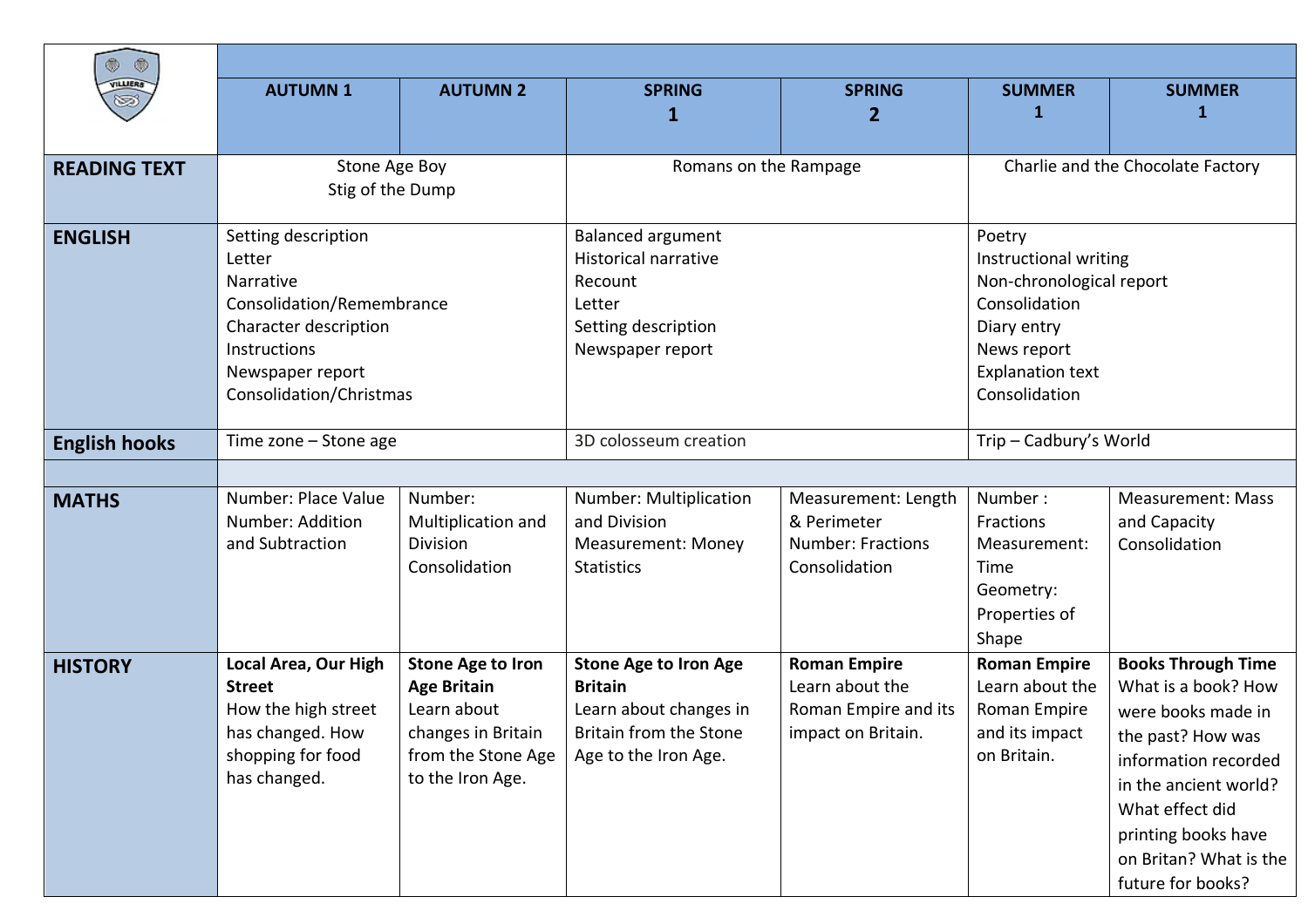| <b>GEOGRAPHY</b> | Local Area, Our High<br><b>Street</b><br>Using maps and<br>digital/computer<br>mapping to locate<br>our local area.<br>Using symbols and<br>keys from a map.<br>Physical and human<br>features of our<br>street.                          | The Geography of<br><b>Europe</b><br>Locate the world's<br>countries, using<br>maps to focus on<br>Europe (including<br>the location of<br>Russia).<br>Concentrating on<br>their<br>environmental<br>regions, key<br>physical and<br>human<br>characteristics,<br>countries, and<br>major cities. | Italy, compare to local area<br>Why is Italy a Mediterranean country? What are<br>the differences between Italian regions?<br>Comparing regions to the UK. Comparing an area<br>to our local area.<br>Locate the world's countries, using maps to focus<br>on Europe (including the location of Russia).<br>Concentrating on their environmental regions, key<br>physical and human characteristics, countries, and<br>major cities.<br>Identify the position and significance of the<br>equator. |                                                                                                                                                                                                                                                                                                              | Study of a region in UK<br>the United Kingdom, geographical<br>physical characteristics, key<br>time. Understand geographical<br>studying the human and physical<br>geography of a region of the UK.<br>settlement and land use.<br>physical geography.<br>Use maps, atlases, globes and the<br>internet.<br>Use 4 points if a compass. | Name and locate counties and cities of<br>regions and their identifying human and<br>topographical features (including hills,<br>mountains, coasts and rivers), and land-<br>use patterns; and understand how some<br>of these aspects have changed over<br>similarities and differences through<br>Describe and understand key aspects of<br>human geography, including: types of<br>Describe and understand key aspects of |
|------------------|-------------------------------------------------------------------------------------------------------------------------------------------------------------------------------------------------------------------------------------------|---------------------------------------------------------------------------------------------------------------------------------------------------------------------------------------------------------------------------------------------------------------------------------------------------|---------------------------------------------------------------------------------------------------------------------------------------------------------------------------------------------------------------------------------------------------------------------------------------------------------------------------------------------------------------------------------------------------------------------------------------------------------------------------------------------------|--------------------------------------------------------------------------------------------------------------------------------------------------------------------------------------------------------------------------------------------------------------------------------------------------------------|-----------------------------------------------------------------------------------------------------------------------------------------------------------------------------------------------------------------------------------------------------------------------------------------------------------------------------------------|------------------------------------------------------------------------------------------------------------------------------------------------------------------------------------------------------------------------------------------------------------------------------------------------------------------------------------------------------------------------------------------------------------------------------|
| <b>SCIENCE</b>   | <b>Animals including</b><br>humans<br>Animals don't make<br>their own food, need<br>the right type and<br>amount of nutrition,<br>humans and some<br>animals have<br>skeletons and<br>muscles for support,<br>protection and<br>movement. | Light<br>Recognise that<br>light is needed to<br>see things and that<br>dark is the absence<br>of light, notice that<br>light is reflected<br>from surfaces, light<br>from the sun can<br>be dangerous and<br>there are ways to<br>protect their eyes,<br>recognise that                          | <b>Rocks</b><br>Compare and group<br>together different kinds<br>of rocks, describe in<br>simple terms how fossils<br>are formed, recognise<br>that soils are made from<br>rocks and organic matter.<br><b>Working Scientifically</b>                                                                                                                                                                                                                                                             | <b>Magnets and Forces</b><br>Compare how things<br>move on different<br>surfaces, notice that<br>some forces need<br>contact between two<br>objects, compare and<br>group together a<br>variety of everyday<br>materials on whether<br>they are magnetic or<br>not, describe magnets<br>as having two poles. | <b>Plants</b><br>cycle of plants.<br><b>Working Scientifically</b>                                                                                                                                                                                                                                                                      | Explore the requirements of plants for<br>life and growth and how they vary from<br>plant to plant, identify and describe the<br>functions of different parts of flowering<br>plants, investigate the way in which<br>water is transported within plants, life                                                                                                                                                               |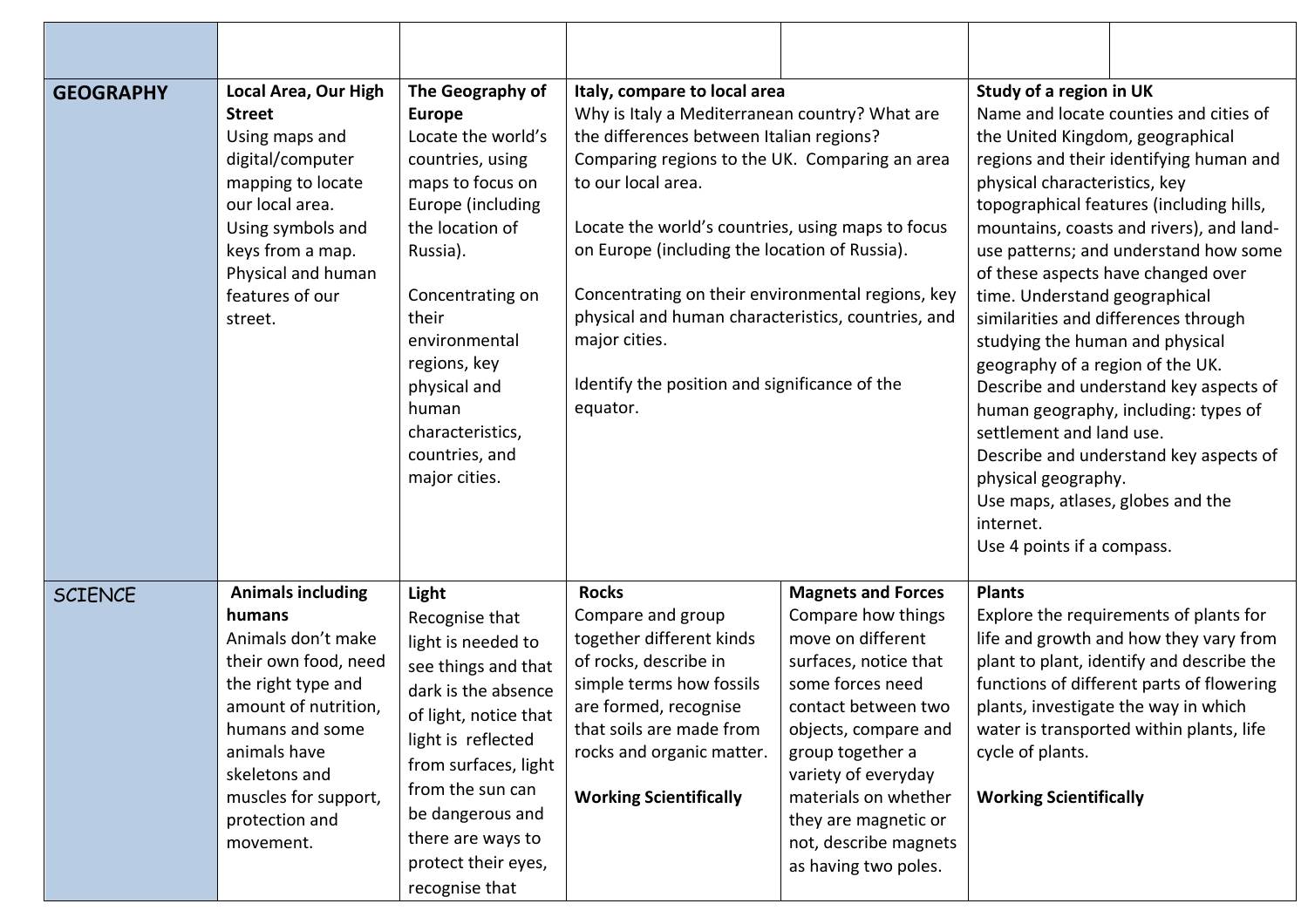|                                        | <b>Working</b><br><b>Scientifically</b>                                                                                                                                                                                                                                                                                                                                                                                                                                                 | shadows are<br>formed when light<br>is blocked by an<br>opaque object, find<br>patterns in the way<br>that the size of<br>shadows change.<br><b>Working</b><br><b>Scientifically</b> |                                                                                                                                                                                                                                                                                                                                                     | <b>Working Scientifically</b>                                             |                                                                                                                                                                                                                                                                                                                                                                                                                                                                                         |                                                                                                                                               |
|----------------------------------------|-----------------------------------------------------------------------------------------------------------------------------------------------------------------------------------------------------------------------------------------------------------------------------------------------------------------------------------------------------------------------------------------------------------------------------------------------------------------------------------------|--------------------------------------------------------------------------------------------------------------------------------------------------------------------------------------|-----------------------------------------------------------------------------------------------------------------------------------------------------------------------------------------------------------------------------------------------------------------------------------------------------------------------------------------------------|---------------------------------------------------------------------------|-----------------------------------------------------------------------------------------------------------------------------------------------------------------------------------------------------------------------------------------------------------------------------------------------------------------------------------------------------------------------------------------------------------------------------------------------------------------------------------------|-----------------------------------------------------------------------------------------------------------------------------------------------|
| <b>ART AND DESIGN</b>                  | <b>Stone Age to Iron Age Britain</b>                                                                                                                                                                                                                                                                                                                                                                                                                                                    |                                                                                                                                                                                      | <b>The Roman Empire</b>                                                                                                                                                                                                                                                                                                                             |                                                                           | Study of a region in the UK                                                                                                                                                                                                                                                                                                                                                                                                                                                             |                                                                                                                                               |
|                                        | Using sketchbooks to explore, record,<br>sketch and build on ideas<br>Drawing - using charcoal to shade 3D,<br>pastels to show light/shade<br>Painting in the style of Stone-Age cave<br>painters, using a wash, light, dark and<br>complimentary colours and mixing colours,<br>shades and tones.<br>Sculpture - clay - rolling and carving stone<br>balls, using natural materials<br>Printing - mono printing<br>Textiles - dying with natural dyes, adding<br>simple embellishments |                                                                                                                                                                                      | Using sketchbooks to explore, record, sketch and<br>build on ideas<br>Drawing - pencils, wax crayons, pens 3D Painting -<br>mixing colours, including skin tones, choosing<br>brush size, large scale, watercolour<br>Sculpture – pinching, carving, manipulating clay<br>Printing - making own blocks<br>Textiles – changing and modifying fabrics |                                                                           | Using sketchbooks to explore, record,<br>sketch and build on ideas<br>Drawing - sketching designs, using a<br>variety of media to show colour and<br>design, mixed media (paper collage)<br>Painting - mixing colours, including skin<br>tones, choosing brush size, perspective<br>and complimentary colours, stylisation<br>Sculpture - pinching, carving,<br>manipulating clay, adding clay<br>Printing - 3 colours<br>Textiles - dying fabric, embellishing and<br>modifying fabric |                                                                                                                                               |
| <b>DESIGN AND</b><br><b>TECHNOLOGY</b> | Creating a soft toy<br>for a Stone Age child,<br>who has time<br>travelled to the<br>future (Combing<br>materials using<br>simple stitches)<br>(Sewing)                                                                                                                                                                                                                                                                                                                                 | Christmas cards -<br>pop ups<br>(Measuring,<br>folding, scoring,<br>folding, levers,<br>mechanisms)                                                                                  | Look at Roman sandals<br>and how they still exist<br>$today$ – design and make<br>modern version<br><b>Tamara Mellon OBE</b><br>(British female fashion<br>entrepreneur who was<br>the co-founder of luxury                                                                                                                                         | <b>Catapults or ballistas</b><br>(levers, linkages,<br>pneumatic systems) | <b>Making cobs -</b><br><b>Bread in West</b><br>Midland region<br>(peeling,<br>chopping,<br>slicing, grating,<br>mixing,<br>spreading,<br>kneading,                                                                                                                                                                                                                                                                                                                                     | <b>Bilston transport -</b><br>(mechanical systems)<br>/electrical<br>components. Make a<br>simple vehicle that<br>moves/ input and<br>output) |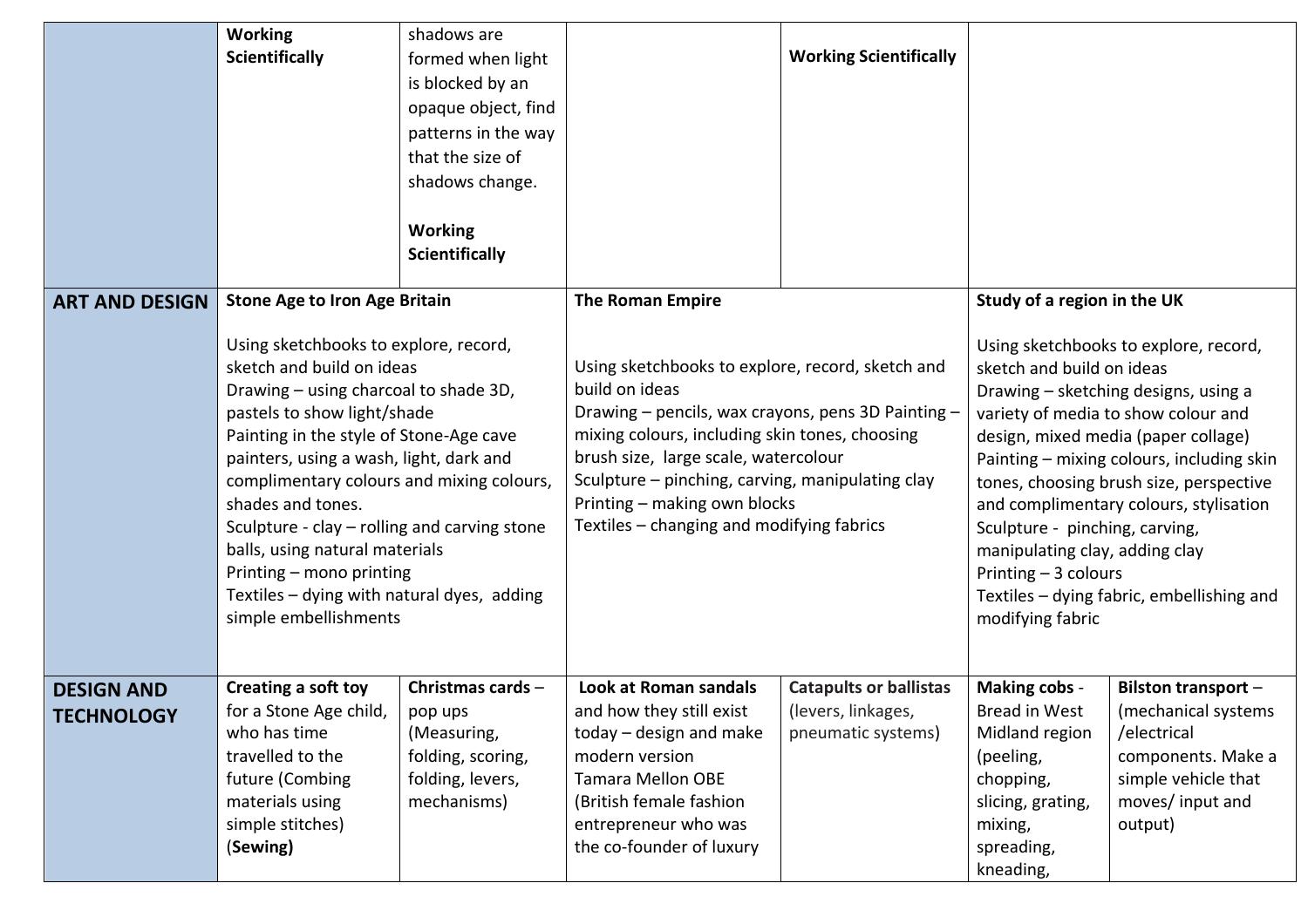| P.E              | <b>Steiff Company</b><br>(German)<br><b>Athletics</b><br>Increase speed,<br>adjust foot pattern<br>coordination and<br>control, jump with<br>force, apply running<br>techniques to<br>improve throws,<br>techniques for relay<br>change over.                                                  | Dance and<br><b>Gymnastics</b><br>Copy and repeat<br>sequences, choose<br>appropriate moves<br>for theme, begin to<br>link sequences,<br>respond to<br>feedback                                                                                         | footwear brand Jimmy<br>Choo)<br><b>Invasion Games</b><br>(Basketball)<br>Travel with equipment,<br>maintain possession,<br>travel when sending and<br>receiving, show a variety<br>of passes.                                                                                                                                                | <b>Net and Wall (Tennis)</b><br>Communicating,<br>collaborating and<br>competing with each<br>other.                                                                                                                                                                                       | baking)<br>(Cooking and<br><b>Nutrition</b> )<br>Warburtons<br>(British bread<br>Company)<br>Outdoor<br><b>Adventurous</b><br><b>Activities</b><br>Co-operative<br>and<br>communication<br>skills, agility and<br>balance, giving<br>instructions,<br>developing<br>teamwork,<br>problem solving<br>and developing<br>map reading<br>skills. | CAF (Spanish public<br>transport<br>manufacturer)<br><b>Striking and Fielding</b><br>(Rounders)<br>Make quick decisions<br>during game play,<br>apply striking and<br>fielding techniques in<br>game play, choose<br>fielding position in<br>relation to batter,<br>effective<br>communication,<br>protect boundary. |
|------------------|------------------------------------------------------------------------------------------------------------------------------------------------------------------------------------------------------------------------------------------------------------------------------------------------|---------------------------------------------------------------------------------------------------------------------------------------------------------------------------------------------------------------------------------------------------------|-----------------------------------------------------------------------------------------------------------------------------------------------------------------------------------------------------------------------------------------------------------------------------------------------------------------------------------------------|--------------------------------------------------------------------------------------------------------------------------------------------------------------------------------------------------------------------------------------------------------------------------------------------|----------------------------------------------------------------------------------------------------------------------------------------------------------------------------------------------------------------------------------------------------------------------------------------------------------------------------------------------|----------------------------------------------------------------------------------------------------------------------------------------------------------------------------------------------------------------------------------------------------------------------------------------------------------------------|
| <b>COMPUTING</b> | A1 - Digital designer<br>Used software to<br>create 2D and 3D<br>objects<br>Worked with others<br>to plan a design<br>suitable for the brief<br>Used a range of tools<br>to create a design or<br>add to a template<br>Created, shared and<br>reflected on designs<br>beyond the<br>classroom. | <b>A2- Digital artist</b><br>Be able to view a<br>range of artwork<br>and express and<br>opinion<br>Understand that<br>different hardware<br>and software can<br>be used to create<br>digital artwork<br>Work<br>independently or in<br>small groups to | <b>SP1- Digital researcher</b><br>and presenter<br>Understood, in basic<br>terms, how the internet<br>works.<br>Understood the skills of<br>internet research, and<br>how search engines work.<br>Planned a research<br>approach in response to a<br>question.<br>Used mind mapping<br>and/or note-taking tools<br>to record research results | <b>SP2-Digital</b><br>broadcaster<br>Recorded an audio<br>version of a children's<br>story<br>Learned how to use<br>basic editing to<br>structure a complete<br>audiobook, with adult<br>support as necessary.<br>Used clear expression<br>in their spoken voices,<br>and used their voice | Su1-Digital<br>programmer<br>(scratch jr)<br>Recorded an<br>audio version of<br>a children's<br>story<br>Learned how to<br>use basic<br>editing to<br>structure a<br>complete<br>audiobook, with                                                                                                                                             | <b>SU2- Digital publisher</b><br><b>Explored electronic</b><br>publications from a<br>variety of genres,<br>including eBooks and<br>websites and<br>expressed opinions<br>about them<br>Planned a simple<br>layout for each page<br>Considered font size<br>and colour                                               |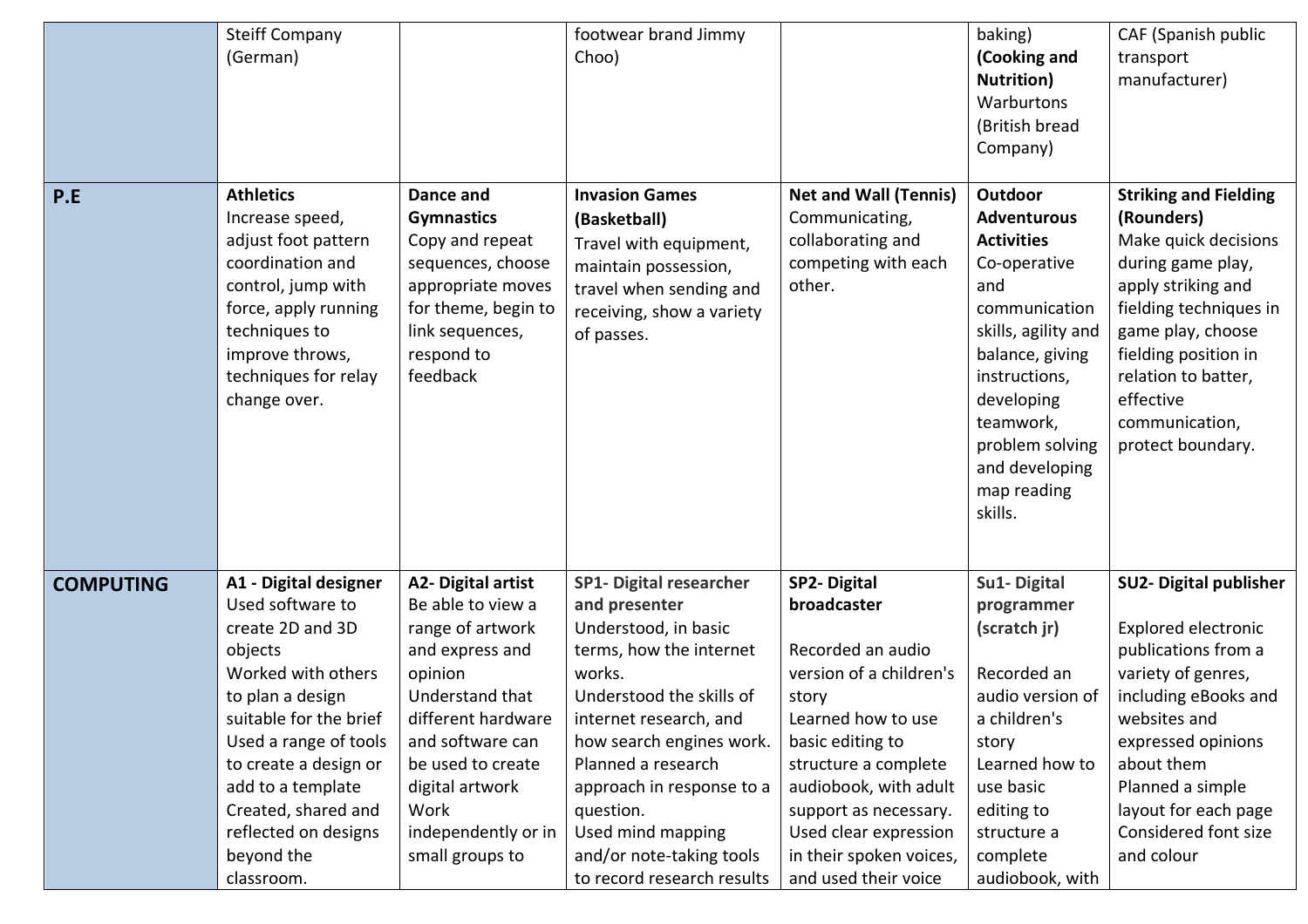|              |                                                                                                                                                                                                                                                                               | plan and create<br>digital artwork<br>Use a range of<br>different tools to                                                                                            | and ideas.<br>Planned and created an<br>effective presentation<br>file.                                                                                  | to convey character,<br>humour, sadness, or<br>other emotions.                                                                                                                                                                                     | adult support as<br>necessary.<br>Used clear<br>expression in                                                                                                                    | Collaboratively<br>created an eBook<br>using a range of tools<br>e.g. text, draw, audio                                                                                             |
|--------------|-------------------------------------------------------------------------------------------------------------------------------------------------------------------------------------------------------------------------------------------------------------------------------|-----------------------------------------------------------------------------------------------------------------------------------------------------------------------|----------------------------------------------------------------------------------------------------------------------------------------------------------|----------------------------------------------------------------------------------------------------------------------------------------------------------------------------------------------------------------------------------------------------|----------------------------------------------------------------------------------------------------------------------------------------------------------------------------------|-------------------------------------------------------------------------------------------------------------------------------------------------------------------------------------|
|              |                                                                                                                                                                                                                                                                               | create their art<br>Share their artwork<br>within school,<br>seeking out<br>opinions of<br>teachers and peers<br>Share an opinion<br>on the artwork of<br>their peers | Delivered a presentation<br>to an audience<br>Reviewed and evaluated<br>their performance and<br>the performances of<br>others                           |                                                                                                                                                                                                                                                    | their spoken<br>voices, and used<br>their voice to<br>convey<br>character,<br>humour,<br>sadness, or<br>other emotions.                                                          | and insert<br>Reflected on their<br>publication and the<br>skills they have learnt.                                                                                                 |
| <b>MUSIC</b> | Let Your Spirit Fly<br>Listening and<br>Appraising<br>Learning to sing the<br>song, playing<br>instruments,<br>improvising,<br>composing and<br>performing.                                                                                                                   | <b>Glockenspiel Stage</b><br>1<br>Learning basic<br>instrumental skills<br>by playing tunes in<br>varying styles.                                                     | <b>Three Little Birds</b><br>Listening and Appraising<br>Learning to sing the song,<br>playing instruments,<br>improvising, composing<br>and performing. | <b>The Dragon Song</b><br>Listening and<br>Appraising<br>Learning to sing the<br>song, playing<br>instruments,<br>improvising,<br>composing and<br>performing                                                                                      | <b>Bringing Us</b><br><b>Together</b><br>Listening and<br>Appraising<br>Learning to sing<br>the song,<br>playing<br>instruments,<br>improvising,<br>composing and<br>performing. | <b>Reflect, Rewind and</b><br><b>Replay</b><br>Listening and<br>Appraising<br>Learning to sing the<br>song, playing<br>instruments,<br>improvising,<br>composing and<br>performing. |
| R.E          | <b>What Do People Believe About God?</b><br>(Christianity)<br>To show an understanding of things that<br>cannot be seen. Consider what they know<br>and understand about God. Learn that<br>some questions are puzzling or interesting<br>even when we don't know the answer. |                                                                                                                                                                       | What is it like to be a<br>Hindu? $-$ Main values of<br>Hinduism. (Hindu<br>artefacts, Aum Symbol)                                                       | <b>Sikhs and Hindhus:</b><br>Who is inspiring?<br>Inspirational<br>founders and leaders.<br>Understanding what<br>makes a good leader.<br>The lives of<br>inspirational leaders.<br>Both religious and<br>non-religious and<br>other aspects which | What do we celebrate and why?<br>Eid Ul Fitr<br>Easter<br>Guru Nanak's birthday<br>Valsakhi                                                                                      |                                                                                                                                                                                     |